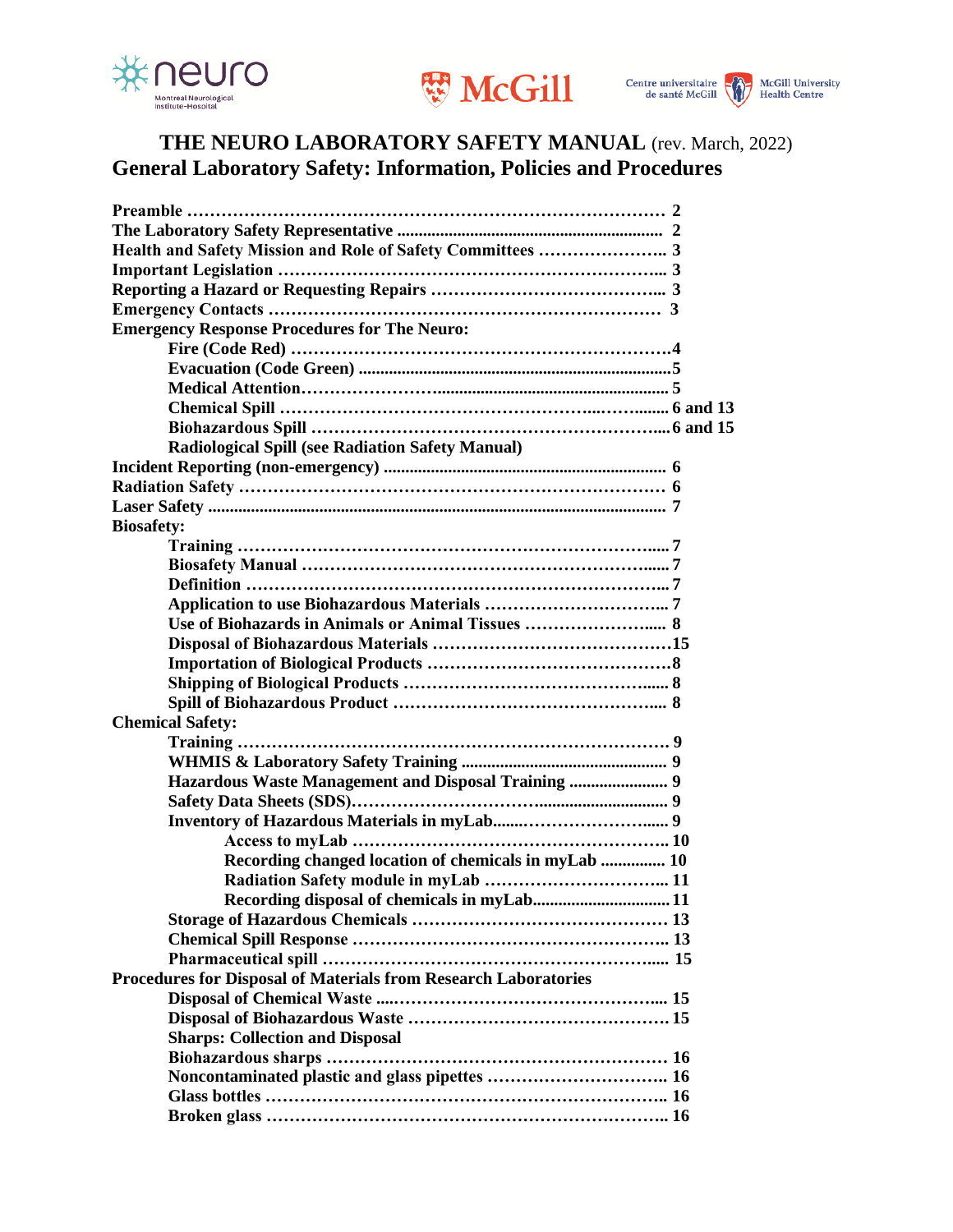| Moving/Decommissioning/Commissioning labs: Policies and procedures  17 |  |
|------------------------------------------------------------------------|--|
|                                                                        |  |
| Other Relevant Links for Chemical and Biological Safety  18            |  |

#### **PREAMBLE**

The Laboratory Safety Website has been developed by The Neuro Research Laboratory Safety Committee to assist you in understanding and following safe laboratory practices. Working in or near a laboratory, the safety of yourself and your coworkers should always be paramount. It is the responsibility of you and your supervisor to ensure that you have the appropriate training for the experiments or other work you are conducting and the equipment you are using. Please read about the [internal responsibility system](http://www.mcgill.ca/ehs/policies-and-safety-committees/internal-responsibility-system) and understand your role. You should be aware of the emergency plan for your laboratory and institution. Every laboratory or administrative unit should have an emergency plan, consistent with the overall institutional plan. The plan should be posted in a prominent place and emergency phone numbers (55-555) should be indicated on all telephones.

New investigators should consult the document **Orientation to Lab Safety at the Neuro** on the [Neuro Lab Safety Website](https://www.mcgill.ca/neuro/research/lab-safety) and the [PI Orientation web page](http://www.mcgill.ca/ehs/programs-and-services/newpi) on the [McGill Environmental Health](http://www.mcgill.ca/ehs/)  [and Safety website.](http://www.mcgill.ca/ehs/) Contact the Chair of The Neuro Research Laboratory Safety Committee (currently [heather.durham@mcgill.ca\)](mailto:heather.durham@mcgill.ca) for a personal training session to be held in conjunction with a McGill Safety Officer. Note: Our procedures are a combination of those of McGill and the MUHC.

All personnel should be aware of:

- Hazards of using any material, device or equipment.
- Proper technique in handling of material, devices or equipment, including procedures to follow if something should go wrong.
- Emergency telephone numbers.
- Location and use of eyewash fountains and emergency showers.
- Location and use of spill kits.
- Location and use of fire extinguishers.
- Emergency codes and proper response, exits and evacuation routes.

*Principal Investigators are responsible for ensuring good occupational health and safety practices in their laboratories, including ensuring all personnel receive the proper training according to Environmental Health and Safety Policies.* 

Although ultimately responsible, a Principal Investigator at the Neuro may designate a Laboratory Safety Representative to supervise safety procedures in the laboratory.

**Laboratory Safety Representative:** This individual is usually a senior technician or lab manager. Under special circumstances a senior postdoctoral fellow might perform these duties, but never a graduate or undergraduate student. The name, contact information and qualifications of the designated individual must be forwarded to the Lab Safety Committee's administrative assistant, Ms. Linda Michel [\(labsafety.mni@mcgill.ca](mailto:labsafety.mni@mcgill.ca) x1972) to be registered and to obtain the necessary training and materials.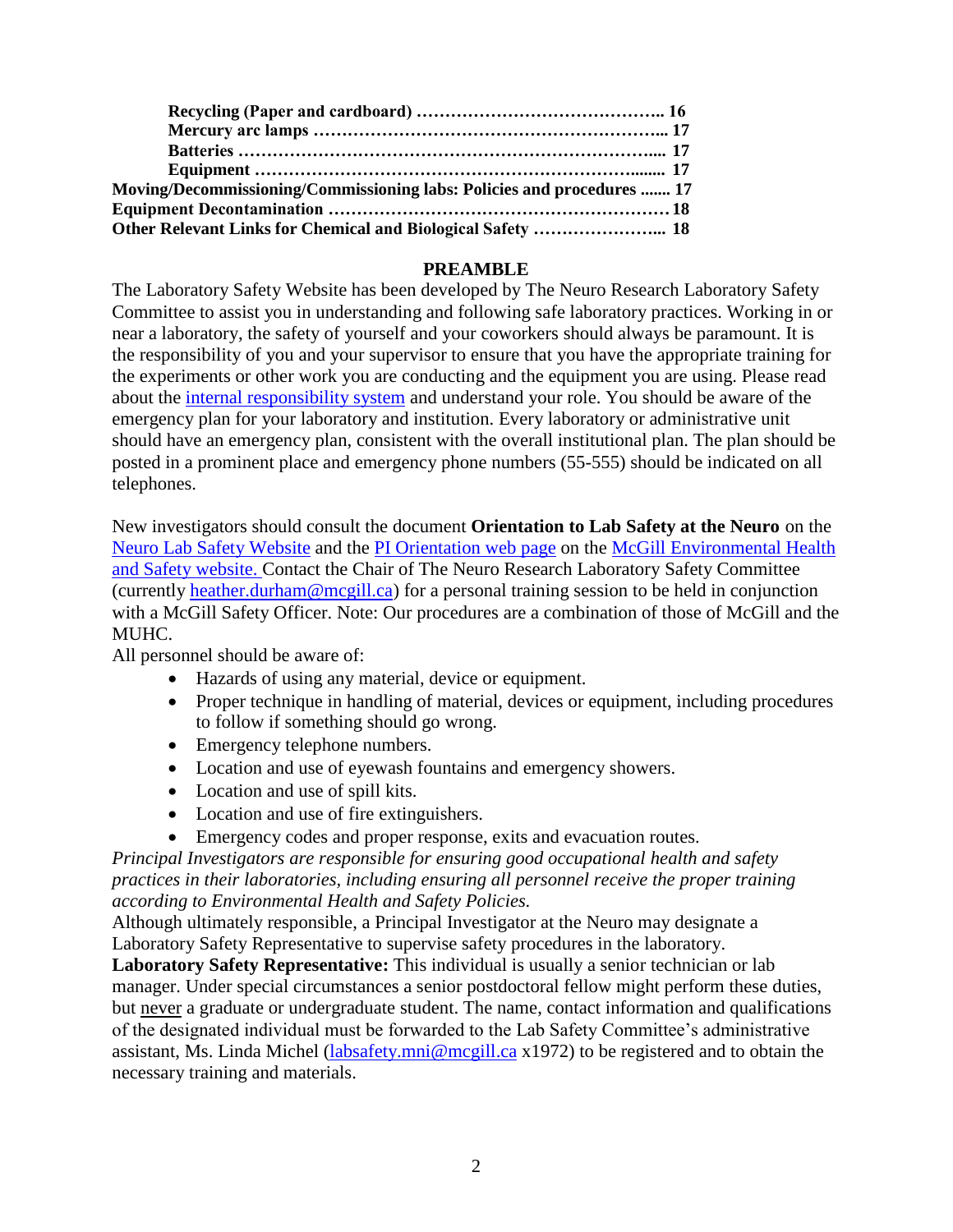### **The duties of the Laboratory Safety Representatives are:**

- **1.** To monitor safety in the lab(s) under the responsibility of the Principal Investigator
- **2.** To be familiar with the policies and procedures governing lab safety and emergency responses at the Neuro and McGill as described in relevant safety manuals and on the Neuro [Lab Safety](http://www.mcgill.ca/neuro/research/research-services/lab-safety) and [McGill Environmental Health and Safety](http://www.mcgill.ca/ehs/) web sites
- **3.** To attend training sessions
- **4.** To monitor training requirements of personnel and under some circumstances to provide training [please use the [Assessment Tool to Identify Laboratory Hazards](https://www.mcgill.ca/neuro/files/neuro/assessment_tool_to_identify_laboratory_hazards.pdf) as a guide]
- **5.** To serve as the contact person for the lab to receive information from the Safety Committee
- **6.** To maintain the inventory of chemicals, compressed gases and radioactive materials in the lab(s) under the responsibility of the Principal Investigator
- **7.** To supervise proper disposal of hazardous waste
- **8.** To ensure compliance with WHMIS and other safety legislation
- **9.** To conduct safety inspections and complete The Neuro Laboratory Safety Inspection **[Checklist](https://www.mcgill.ca/neuro/files/neuro/assessment_tool_to_identify_laboratory_hazards.pdf)**
- **10.** To complete / update a lab info card and post it at the entrance to the laboratory. To create a Laboratory Information Card (LIC) for your lab, use [myLab.](http://mylab.mcgill.ca/) For more information, consult th[e](https://www.mcgill.ca/ehs/files/ehs/mylab_laboratory_information_card_generator_user_guide_0.pdf) [myLab Laboratory Information Card Generator User Guide.](https://www.mcgill.ca/ehs/files/ehs/mylab_laboratory_information_card_generator_user_guide_0.pdf)
- **NOTE: to reach some web links you may need to 'sign in' on the McGill home page with your McGill user ID and password.**

## **HEALTH AND SAFETY MISSION AND ROLE OF SAFETY COMMITTEES**

[University Health and Safety Committees | Environmental Health and Safety -](http://www.mcgill.ca/ehs/policies-and-safety-committees) McGill University

## **IMPORTANT LEGISLATION**

[Canadian enviroOSH Legislation plus Standards](http://www.ccohs.ca/) (CCOHS)

## **REPORTING A HAZARD OR REQUESTING REPAIRS**

Everyone is responsible for identifying and reporting safety hazards and necessity for repairs. When a Neuro staff person notices a deficiency requiring attention by Building Facilities, the person should report the deficiency to their supervisor (PI, lab manager, senior technician or administrative assistant of the unit), who will submit an **[online](https://app.smartsheet.com/b/form/ad51b1ded5c048c9b5b8ec5633fefe1a)** request to Neuro Facilities to address the issue.

### **EMERGENCY CONTACTS AT THE NEURO: Unit Emergency Response Plan** *The general number to call in case of any emergency is: 55-555.*

From a safe distance, inform your supervisor(s) of the situation. Hazard-specific protocols are presented below.

Every unit (including administrative, service and laboratory spaces) should have an emergency response plan and everyone in the unit should be aware of that plan. The plan should include:

- The contact information for the Manager/Principal Investigator and all unit personnel
- A designated location outside of the building as a meeting place in case of emergency or evacuation of the building. Account for all members of your team.
- Relevant contact numbers including: Chair, Neuro Laboratory Safety Committee, Dr. Heather Durham [\(heather.durham@mcgill.ca\)](mailto:heather.durham@mcgill.ca) 514-993-1337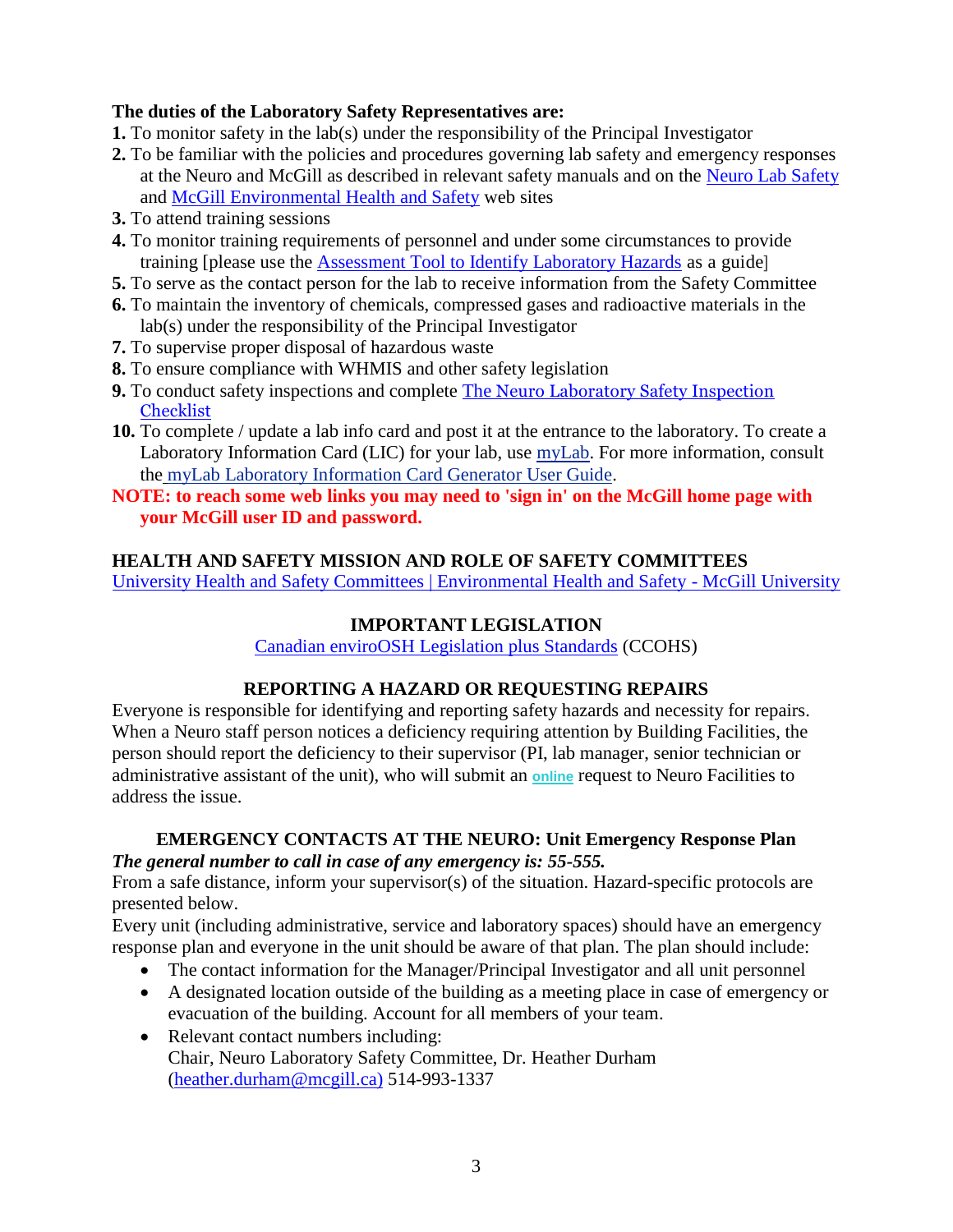Radiation Safety Officer, Dr. Mario Badillo 398-2245 [mario.badillo@mcgill.ca](mailto:mario.badillo@mcgill.ca) for McGill labs and, for MUHC clinical space, Dr. Christian Janicki [christian.janicki@mcgill.ca;](mailto:christian.janicki@mcgill.ca) 8888-43866 from any McGill phone or (514) 934-1934 ext 43866)

Security desk (5542) *or* for emergency call 55-555

McGill Environmental Health and Safety [\[http://www.mcgill.ca/ehs/staff](http://www.mcgill.ca/ehs/staff) for staff list] MUHC Occupational Health & Safety (8888- 42385 from any McGill phone)

# **EMERGENCY RESPONSE PROCEDURES AT THE NEURO Post these procedures in a visible location with the notice of first-aid kit location and list of first responders**

## **CODE RED** (**FIRE ALARM)**

## **If you detect a fire in your area**:

- 1. Remove all persons in immediate danger.
- 2. Activate the manual fire alarm.
- 3. Dial 55-555 and specify the exact location of the fire (building wing, floor and room number).
- 4. Close all doors, windows and turn off oxygen flow meters, natural gas and vacuum taps.
- 5. If possible without risk to yourself, attempt to extinguish or contain the flame with the appropriate fire extinguisher.
- 6. Pay attention to the instructions transmitted over the PA system.
- 7. Identify yourself to emergency personnel and remain available in a safe location until the situation has returned to normal (as announced: "*Code Rouge situation normale*, Code Red all clear".

## **When you hear the fire alarm and/or a code red is called:**

## 1. **ALERT:**

- Listen carefully to the announcement.
- Return to your workplace without using elevators.
- Make sure everyone in your area is aware of the alarm (working in closed rooms near noisy equipment can obscure the sound of the alarm).
- 2. **STAND BY:** The code red is a standby alert, unless any staff member are concerned for their immediate safety. Use common sense. If you feel threatened, you may leave at any time, but all personnel from your immediate unit should move together to a safe location, as defined in your departmental plan (A code green would be called if an evacuation is ordered.)
	- Do not start new work.
	- Prepare to stop ongoing work if the "all clear" is not called within a few minutes. Turn off any source of flame (or any other potentially dangerous equipment).
	- Close windows and doors.
	- Be prepared for a possible evacuation or request for assistance.
	- Listen for instructions. When the incident is over the "ALL CLEAR" will be announced.

**Note**: A Code Red is not a signal to evacuate, unless you feel in danger. Any order to evacuate will be a Code Green, with specific instructions provided over the PA.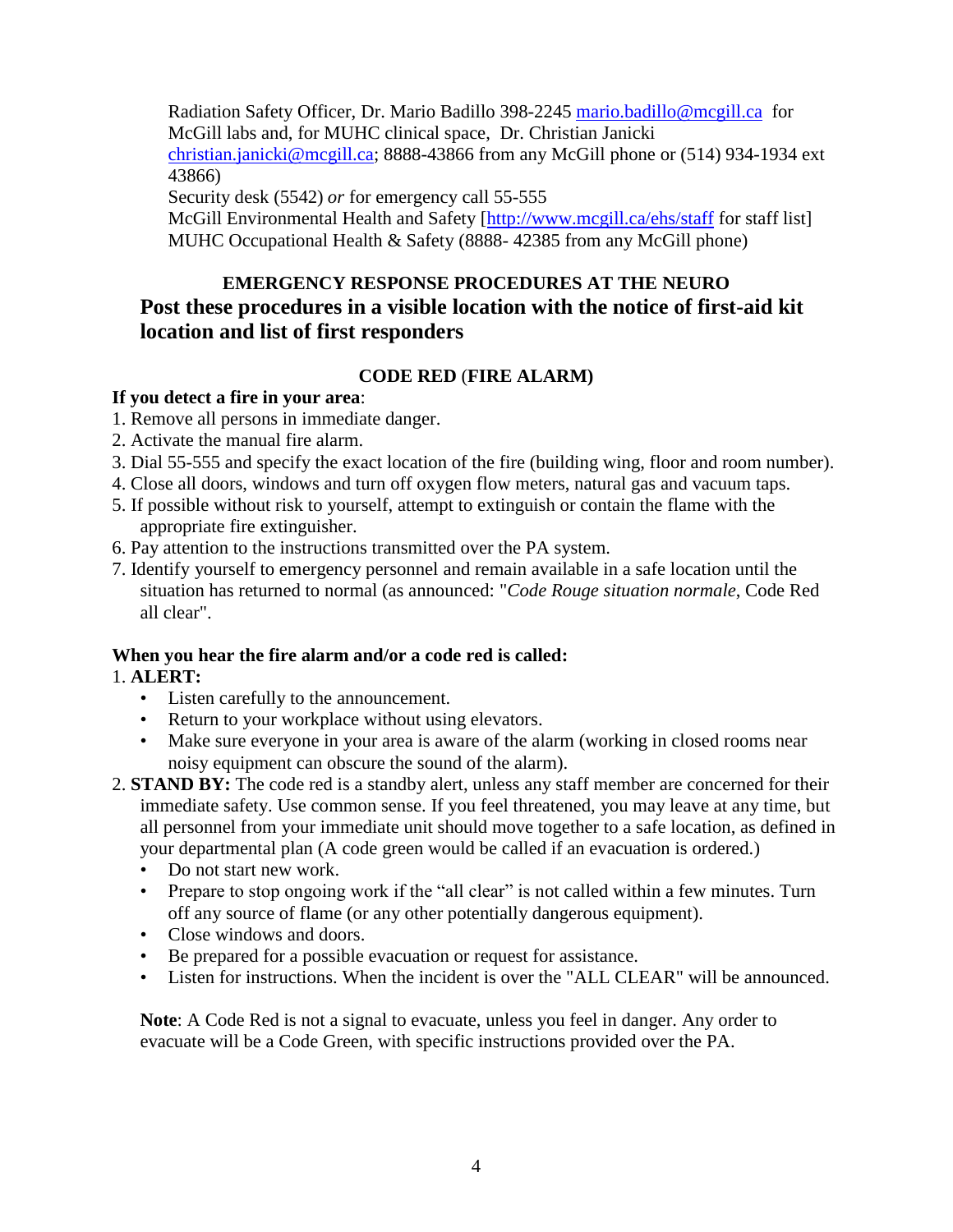### **EMERGENCY RESPONSE PROCEDURES AT THE NEURO CODE GREEN (EVACUATION)**

If an evacuation order (code green) is called for your area (due to fire or other emergency), you MUST FOLLOW THE DIRECTIONS IMMEDIATELY. No excuses. Never use an elevator. Listen carefully to instructions.

- Return to your workplace without using the elevators.
- Clear one side of corridors to facilitate movement.
- Close all doors and windows.
- Prepare for possible evacuation of your area (any evacuation will be systematic, by floor or area, according to specific instructions).
- Wait for directions. Follow the evacuation route using the stairs. If you are not able to use stairs or have other disabilities, please discuss your particular situation with your supervisor and with security BEFORE an incident occurs to obtain specific instructions.
- Keep out of the way of emergency personnel.
- Have an evacuation plan for your area. Also designate a meeting place for your personnel outside of the evacuated area and make sure everyone is accounted for.

## **EMERGENCY RESPONSE PROCEDURES AT THE NEURO**

**Download PDF formats at** [Lab Safety | The Neuro -](https://www.mcgill.ca/neuro/research/lab-safety) McGill University Neuro Emergency Response Procedures and post in your labs.

## **MEDICAL ATTENTION**

## **Minor injuries**

**First aid kits** should be available to all personnel and a notice indicating the location should be posted in each laboratory. This notice should include the names of individuals who have taken first aid or medical training, as well as emergency numbers. First aid kits must be inspected quarterly (January, April, July, October) and kept up to date. Fill in inspection checklist: [https://www.mcgill.ca/ehs/files/ehs/1staid\\_form-012\\_v.2.0\\_first-aidkitinspectionform.doc.pdf](https://www.mcgill.ca/ehs/files/ehs/1staid_form-012_v.2.0_first-aidkitinspectionform.doc.pdf) and reorder supplies [http://www.mcgill.ca/ehs/forms/forms/first-aid/supplies-order-form.](http://www.mcgill.ca/ehs/forms/forms/first-aid/supplies-order-form) It is not necessary to have a first aid kit in every laboratory room as long as a kit is accessible 24/7 nearby and the location is posted.

## **Ambulatory, but requiring medical attention**

Go to a hospital Emergency Department (e.g., the Montreal General Hospital). Be accompanied by a co-worker.

## **Onsite emergency care for conscious, non-ambulatory individual: inside or outside the building**

- $\bullet$  Call 911.
- Give precise location (Building, Pavilion, Floor, Room number), your name and a phone number to contact you.
- Then inform Security by calling 55-555. State that you have called 911. Provide the information above.
- Make sure that someone will direct *Urgence Santé* to the appropriate location.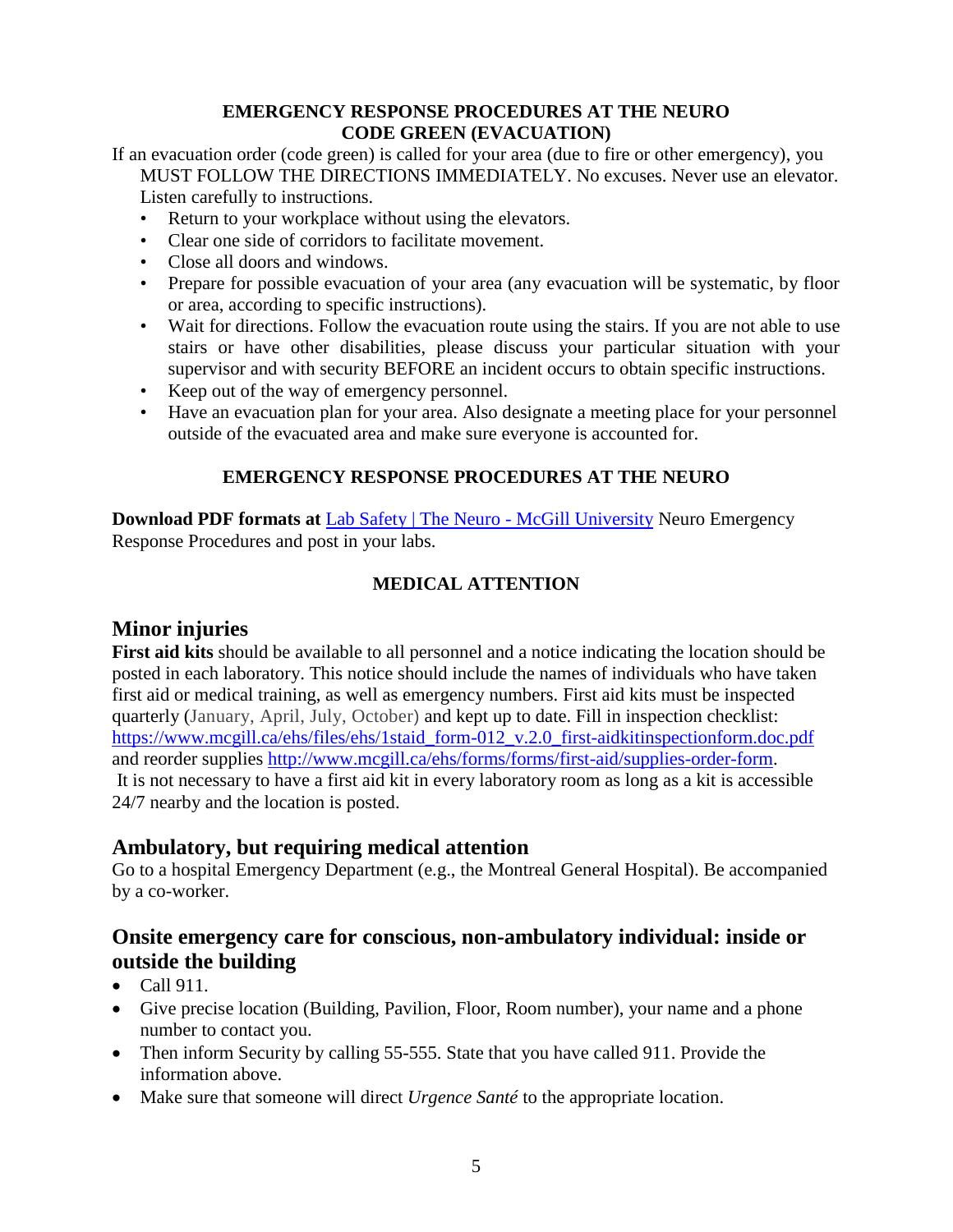# **Medical emergency for unconscious individual (CODE BLUE) inside or outside the building**

- Call 55-555 and specify a "code blue".
- Give precise location (Building, Pavilion, Floor, Room number), your name and a phone number to contact you.
- The Code Blue team from the Neuro will respond.
- Make sure that someone will direct the Code Blue team to the appropriate location.

## **EMERGENCY RESPONSE PROCEDURES AT THE NEURO CHEMICAL SPILL** (**CODE BROWN**)

also see below CHEMICAL SAFETY SECTION

- Remove anyone in immediate danger without putting your own safety at risk.
- Ask yourself the following questions:
	- o Do I have the adequate skills to manage the situation (adequate training, practice)?
	- o Do I have access to the necessary materials to manage the situation (personal protective equipment, MSDS, ventilation, materials, etc.)?
	- o Is the size of the spill manageable?
	- o Is the spilled product too dangerous to manage without assistance?
- If the answer to any of these questions is 'NO", call 55-555 and give the following information:
	- o Code Brown
	- o Product involved if known
	- o Location of the spill or leak
	- o Your name
	- o Telephone numbers where you can be reached.
- Communicate promptly with the other occupants of the area in order to evacuate the premises.
- Notify your supervisor.
- Monitor the situation, remain available by phone and stay on site until the arrival of authorities and/or experts.
- The Call Center will announce the "ALL CLEAR".

## **SPILL OF BIOHARDOUS AGENT:** see below BIOSAFETY SECTION

### **INCIDENT REPORTS (non-emergency):**

To report any accident, incident, or occupational disease follow the instructions of McGill EHS at<https://mcgill.ca/ehs/forms/forms/accident-and-incident-report> within 24 hrs. You and your supervisor will need to fill in the relevant sections of the [Accident and Incident Report](http://www.mcgill.ca/ehs/files/ehs/ehs-form-001_v.2.3_accident_and_incident_reporting_form.pdf)  [Form.](http://www.mcgill.ca/ehs/files/ehs/ehs-form-001_v.2.3_accident_and_incident_reporting_form.pdf)

### **RADIATION SAFETY**

### **Radiation Safety is governed by McGill University. For procedures related to training and usage of radioactive materials at the MNI laboratories, go to**

<http://www.mcgill.ca/ehs/laboratory/radiation> and the Radiation Safety Officer for McGill labs at the Neuro: Dr. Mario Badillo 398-2245 [mario.badillo@mcgill.ca.](mailto:mario.badillo@mcgill.ca) For MUHC regulations and procedures, contact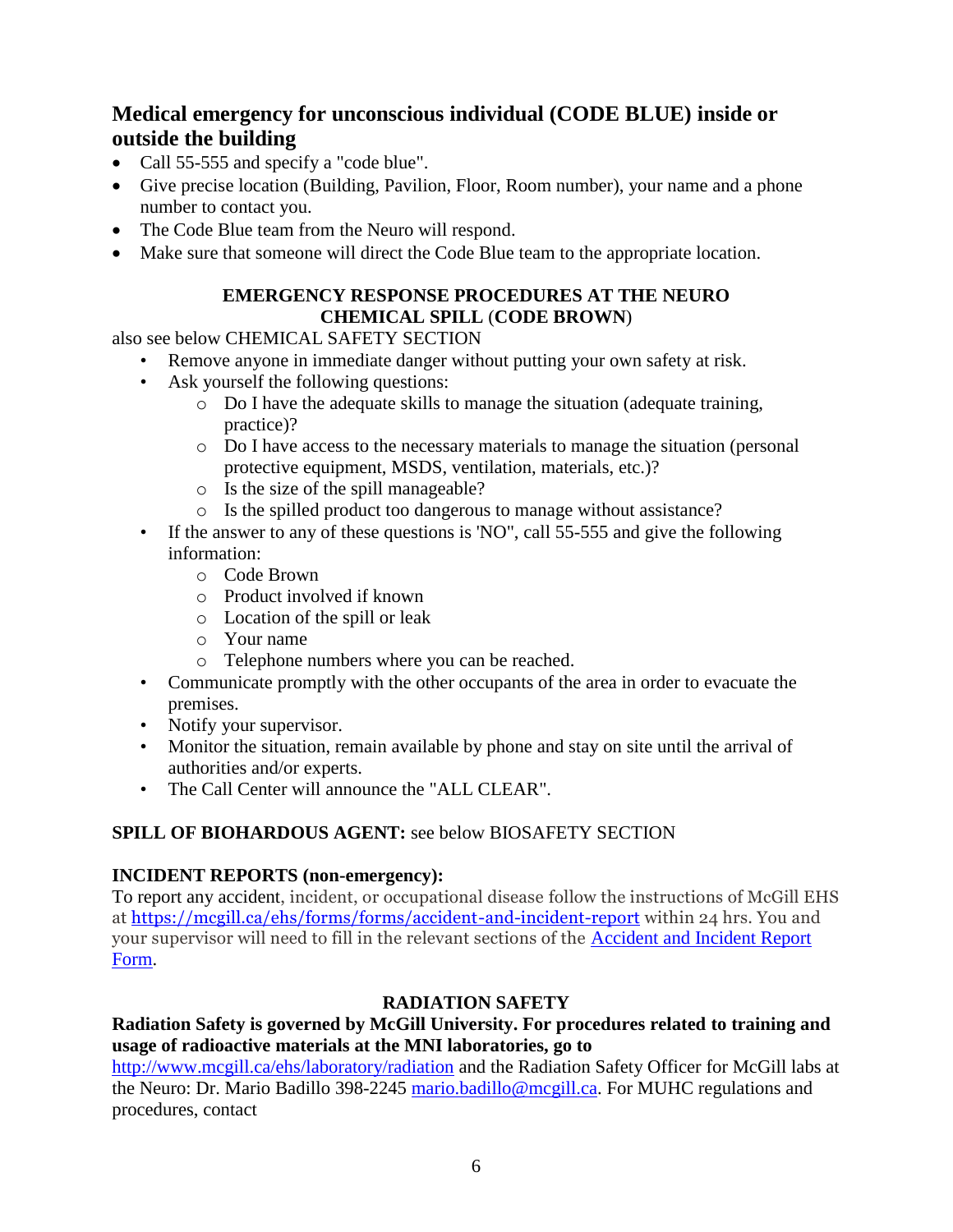Christian Janicki [christian.janicki@mcgill.ca](mailto:christian.janicki@mcgill.ca) Local: 8888-43866.

## **LASER SAFETY**

This McGill program applies to all Class 3b and Class 4 laser and laser systems in controlled areas (indoors) under the jurisdiction of McGill University and to all those identified as principal investigators, laser supervisors and laser workers. See the the McGill webpage [http://www.mcgill.ca/ehs/laboratory/laser-safety,](http://www.mcgill.ca/ehs/laboratory/laser-safety) the [Laser Safety Manual](http://www.mcgill.ca/ehs/laboratory/laser-safety/laser-safety-manual) and, if using such lasers, register for **training** at [Laser Safety Training | Environmental Health and Safety -](http://www.mcgill.ca/ehs/training/lasersafety) [McGill University.](http://www.mcgill.ca/ehs/training/lasersafety)

## **BIOSAFETY**

### **TRAINING REQUIRED**

All personnel utilizing biosafety cabinets or handling biohazardous materials must receive training in their use. Courses are offered by McGill University EHS - register online at [Biosafety](http://www.mcgill.ca/ehs/training/biosafety)  [Training | Environmental Health and Safety -](http://www.mcgill.ca/ehs/training/biosafety) McGill University. Lab supervisors should provide basic training in working with biohazardous materials before an individual begins work in the laboratory. The individual should read the appropriate sections of this Neuro Laboratory Safety Manual and McGill Biosafety manual prior to working with biohazardous materials.

## **INTRODUCTION TO BIOSAFETY**

(for personnel working with biohazardous materials; most appropriate for individuals without prior biosafety training or experience)

## **SAFE USE OF BIOLOGICAL SAFETY CABINETS**

(required for anyone working in biosafety cabinets to process tissues or to culture organisms/cells)

### **BIOSAFETY MANUAL**

[Biosafety Manual | Environmental Health and Safety -](https://www.mcgill.ca/ehs/files/ehs/biosafety_manual_ehs-bios-001_v1.2.pdf) McGill University

**Definition:** "Biohazardous/infectious material falls under Class D, Division 3 of the Workplace Hazardous Materials Information System (WHMIS), and includes microorganisms such as viruses, bacteria, fungi, and parasites and their toxic metabolites. Blood and body fluids, and certain types of nucleic acids such as DNA derived from pathogenic organisms, human oncogenes, and DNA from transformed cell lines are considered biohazards as well. Exposure to biohazardous agents may occur via puncture wounds or as a result of absorption through the respiratory tract, digestive system, skin and mucous membranes: such exposures may result while handling animals, cell cultures and tissues or diagnostic specimens." (Biosafety Manual)

**An** Application [to Use Biohazardous Materials](http://www.mcgill.ca/ehs/forms/forms/lab-safety/biohazards/) must be completed by investigators who plan to work with potentially biohazardous/infectious materials including:

- mammalian bloods and body fluid
- unfixed tissue from humans and non-human primates
- cell lines and other tissue cultures
- genetically altered organisms (i**ncluding production and use of plasmid and viral expression vectors**), including plants and zoonotic agents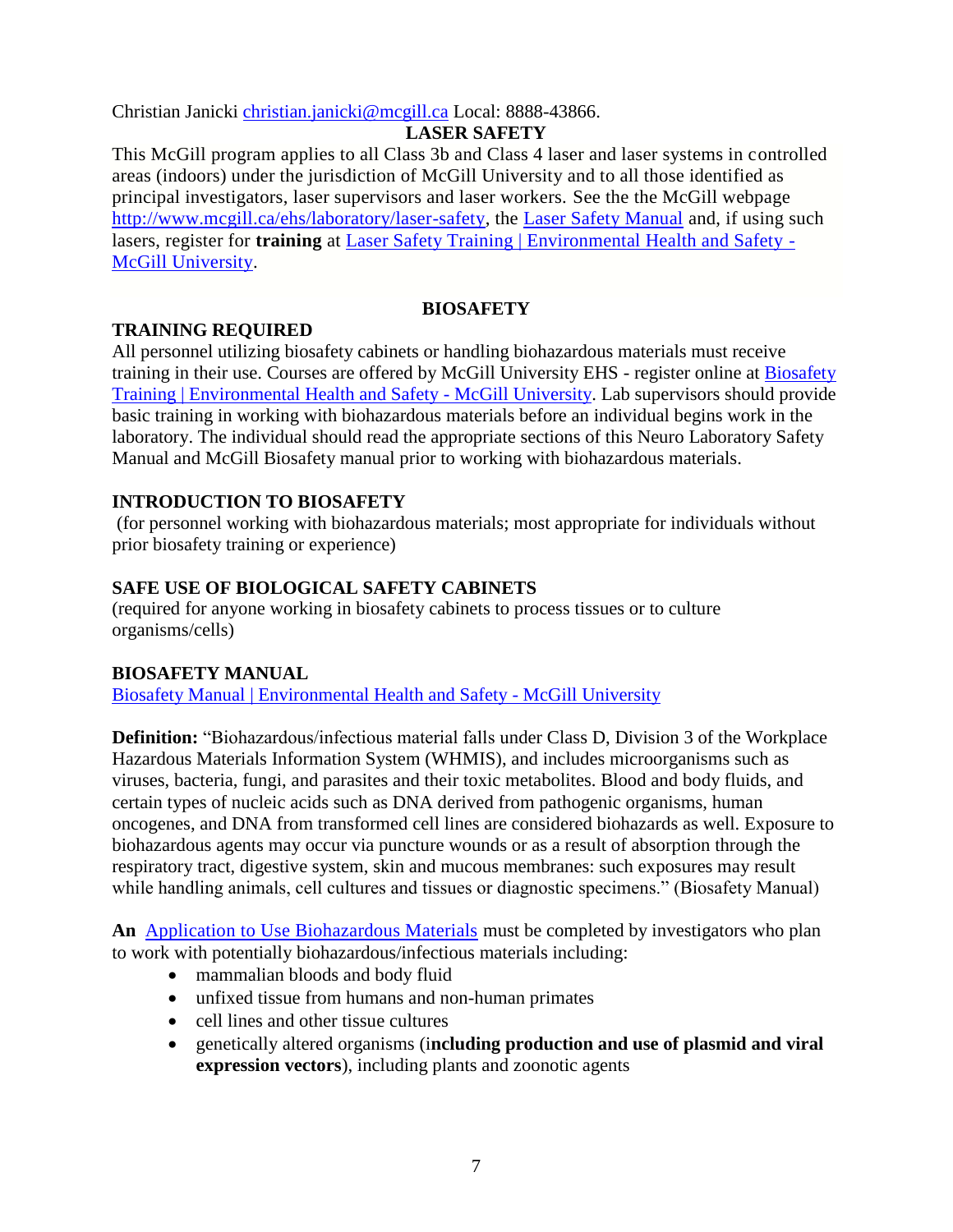The form must be completed when starting new projects, changing a protocol (i.e., use of a new biohazardous material), upon expiry of a previously approved application. Forms are submitted to the McGill Environmental Safety Office.

"**Research projects using biohazardous/infectious substances that involve animals and/or animal tissue**, must be submitted to the **Neuro [Animal Care Committee](https://www.mcgill.ca/neuro/research/animal-care-committee)** with an approved biohazardous materials certificate attached (*see above*), before the project can begin". For further information refer to:

Public Health Agency of Canada Laboratory Biosafety Guidelines 3rd Edition - 2004 <http://www.phac-aspc.gc.ca/lab-bio/index-eng.php>

Laboratory Biosafety Manual, 3rd edition. World Health Organization. Geneva, 2004 [http://www.who.int/csr/resources/publications/biosafety/WHO\\_CDS\\_CSR\\_LYO\\_2004\\_11/en/](http://www.who.int/csr/resources/publications/biosafety/WHO_CDS_CSR_LYO_2004_11/en/) CCAC Guide to the Care and Use of Experiment Animals Volume 1

[http://www.ccac.ca/en\\_/standards/guidelines](http://www.ccac.ca/en_/standards/guidelines)

Section 8 Occupational Health & Safety - Biological Hazards.

Canadian Council of Animal Care [http://www.ccac.ca/.](http://www.ccac.ca/) The telephone number for the local CCAC office number is 514-397-1046 or contact the [Centre for Neurological Disease Models](https://www.mcgill.ca/neuro/research/centre-neurological-disease-models-0/facilities) at 398-1403

## **DISPOSAL OF BIOHAZARDOUS MATERIAL**

See Section Procedures for Disposal of Hazardous Waste.

## **IMPORTATION OF BIOLOGICAL PRODUCTS**

Contact Biosafety Officer, Christina Jarabek Tel: (514) 398-4818 | Fax: (514) 398-8047 | Christina Jarabek, Ms. [christina.jarabek@mcgill.ca](mailto:christina.jarabek@mcgill.ca) prior to your order to make sure you are following current procedures.

When importing Biological Products into Canada, additional information must be provided to Canada Customs. Please make sure that at the time of placing the order, you complete the form entitled "Declaration of Import for Biological Product" and fax it to 514-398-1885. Imported Biological Products arriving at customs without the required additional information may be refused entry into Canada. Required forms and instructions can be downloaded directly from: [Forms | Procurement Services -](http://www.mcgill.ca/procurement/forms) McGill University. For living organisms, semen, embryos, animal products and by-products, regulations are governed by CFIA (Canada Food Inspection Agency). [Complete Import Permit Application Form](http://www.inspection.gc.ca/animals/terrestrial-animals/imports/permit-application/eng/1374511671189/1374511696513) and have signed by the McGill University.

## **SHIPPING BIOHAZARDOUS MATERIAL**

[Biosafety Manual | Environmental Health and Safety -](https://www.mcgill.ca/ehs/files/ehs/biosafety_manual_ehs-sman-001_v1.1.pdf) McGill University **section 2.8.3.1.**

## **SPILL INVOLVING BIOLOGIAL AGENT**

All individuals who work in a lab where pathogens are used must know how to handle these agents safely and what to do in case of a spill. Refer to [Biosafety Manual | Environmental Health](https://www.mcgill.ca/ehs/files/ehs/biosafety_manual_ehs-bios-001_v1.2.pdf)  and Safety - [McGill University](https://www.mcgill.ca/ehs/files/ehs/biosafety_manual_ehs-bios-001_v1.2.pdf) **section 3.3** for how to:

1) Develop an emergency spill response protocol specific for the microorganisms in use. This should be posted in a visible location within the laboratory.

2) Assemble a spill response kit.

3) Safe handling of minor spills. For major spills, call 55-555 for 'code brown' (see above).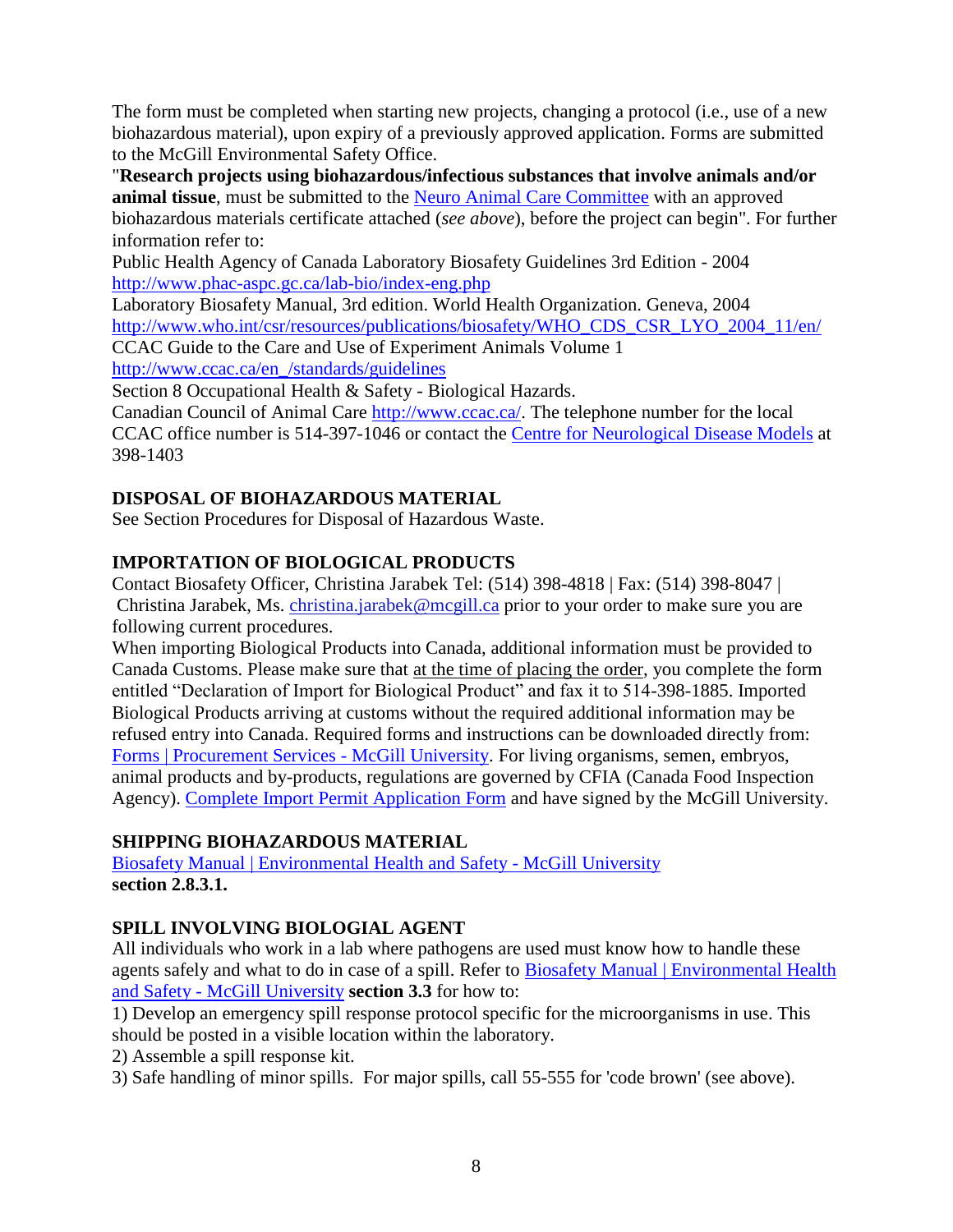## **CHEMICAL SAFETY**

#### **LABORATORY SAFETY REPRESENTATIVES**

Every Principal Investigator must nominate a Laboratory Safety Representative to liaise with the Neuro Research Lab Safety Committee and perform the duties outlined in the document [Laboratory Safety Representatives -](https://www.mcgill.ca/neuro/files/neuro/laboratory_safety_representatives_duties.pdf) Duties**.**

#### **TRAINING REQUIRED**

**WHMIS and Laboratory Safety training** is required for all laboratory personnel every 3 years; the course is presented by McGill Environmental Health and Safety. Go to [WHMIS Training |](http://www.mcgill.ca/ehs/training/whmis)  [Environmental Health and Safety -](http://www.mcgill.ca/ehs/training/whmis) McGill University for further information and registration. However, it is important for everyone to review [The Neuro Laboratory Safety Manual](https://www.mcgill.ca/neuro/research/lab-safety) (this document) and [The Neuro Emergency Response Procedures](http://www.mcgill.ca/neuro/research/research-services/lab-safety) as **certain procedures follow MUHC protocols, which may differ from McGill's.**

[Hazardous waste management and disposal for lab personnel](http://www.mcgill.ca/ehs/training/hazardwaste) is now a requirement for laboratory personnel, in particular those serving as the laboratory safety representatives at the Neuro. The procedures for waste disposal in Neuro research labs differ from campus units, and are presented in this manual (see below).

#### **Safety Data Sheets (SDS)**

*All laboratory personnel must know how to access and interpret safety data sheets (SDS) for chemicals with which they are working*. The SDS Database is accessed through the McGill chemical/radiation management software, [myLab.](http://www.mcgill.ca/ehs/mylab) A link should be placed on the desk top of all laboratory computers and all personnel must receive training in and demonstrate facility in searching the database. The Principal Investigator of each research laboratories using chemicals is responsible for identifying an official Laboratory Safety Representative who will maintain the inventory of hazardous materials stored in the laboratory (using myLab) and ensure that all personnel have access. The myLab administrator will provide PIs and Lab Safety Reps access to myLab through their McGill username and ID and assign a username and password for read-only access of the chemical and MSDS databases. See next section for further information.

#### **INVENTORY OF HAZARDOUS MATERIALS IN myLab**

Please note that **[myLab](https://mylab.mcgill.ca/)** can only be accessed from a **McGill IP address** (either from a McGill computer, through a remote desktop linked to a McGill computer, or by using VPN (Cisco AnyConnect) to connect to McGill.

McGill's myLab is a software tool for safe and simple management of hazardous materials, from acquisition to disposal and is the portal for management of **chemical** and **radioactive** compounds across the McGill campus. Information is provided on the [myLab home page](https://mylab.mcgill.ca/) of EHS (general information) (note you must be connected to McGill to open this page - see above) and my searching 'myLab' in the [IT Knowledge Base](http://kb.mcgill.ca/?portalid=2&articleid=1451) (specific instructions).

Each lab must keep their inventory up-to-date.

### **Required fields are:**

Chemical Name Vendor / Manufacturer Name Product Catalogue Number OR Chemical CAS Registry Number(s)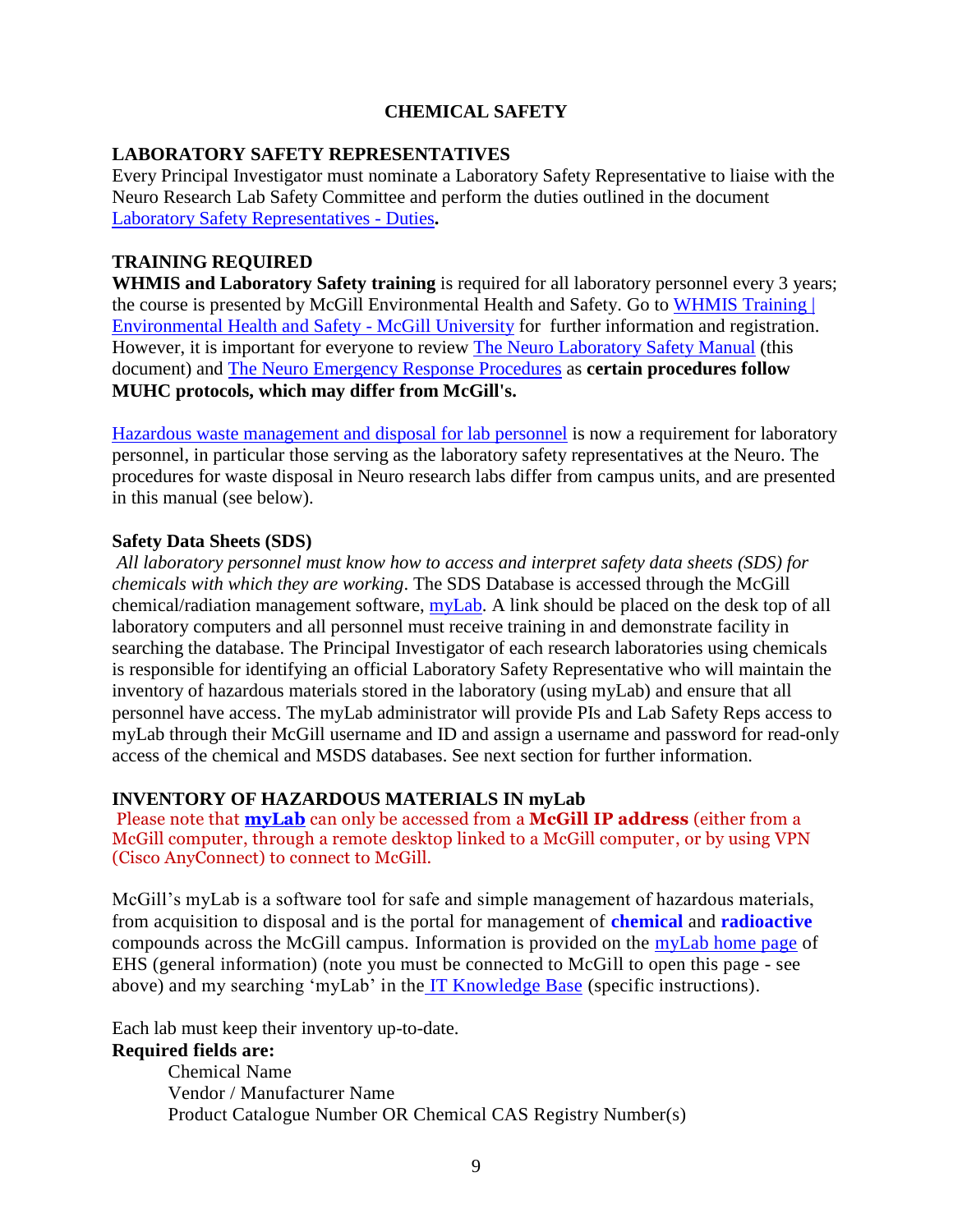Number of Containers Total Volume of all containers Container Size (optional if the total volume is provided) Room Number Building

**Sharing:** To facilitate sharing of chemicals, the search feature in myLab will allow you to identify other labs at The Neuro who may have a particular chemical (read-only access). Please enable access to your inventory.

## **Access to myLab and training:**

Laboratory Safety Representatives, one designated by each Principal Investigator, must obtain access to myLab and will have the following responsibilities:

1) Maintain and keep up to date the inventory of chemicals located in the laboratory/ies under the PI's jurisdiction and link SDS from the EHS database. Note, this inventory is MANDATORY for compliance with government health and safety regulations. Your inventory will be tested by EHS during lab inspections.

2) Place a link to myLab on the desktop of all lab computers.

3) Obtain read-only generic access to the database (chemical inventory and SDS) for all individuals in the laboratory.

4) Train all individuals in the laboratory on how to access the database of chemicals and SDS.

### **Chemical Safety module - authorization and access:**

Principal Investigators [email the myLab Administrators](http://webforms.mcgill.ca/ehs/contactmylab.asp?article=1451) to request the necessary access for users in their lab. **PIs can request:**

- Full Access account Each authorized user can view and modify the full inventory and MSDS documents (for the PI and Lab Safety Rep).
- Read Only account These are generic user accounts, where multiple users use the same account to view the full inventory and SDS documents (for all lab members). The PI/lab rep provides a link to myLab and sets a password to allow all lab members to access the inventory and SDS.

All authorized users go to [https://mylab.mcgill.ca.](https://mylab.mcgill.ca/) Full Access users log in with their own [McGill Username and Password.](javascript:%20$KB.open(%7b%22ArticleId%22:%221006%22%7d);) Read-Only users (generic account) log in with a single Username and Password communicated to them by the Principal Investigator.

## **Chemical Safety Module - Training:**

No instructor-led training is necessary. Step-by-step instructions are provided in the [Chemical](http://knowledgebase.mcgill.ca/media/pdf/myMcGill-Minerva/myLab_Chemical_Users_Guide.pdf)  [Safety User Guide](http://knowledgebase.mcgill.ca/media/pdf/myMcGill-Minerva/myLab_Chemical_Users_Guide.pdf) and [MyLab Service description](http://kb.mcgill.ca/kb/?ArticleId=1451&source=Article&c=12&cid=2#tab:homeTab:crumb:8:artId:1451:src:article) (search for 'myLab') for training (text and videos) in how to:

- Add Requisitions
- Add Chemicals
- Adding an SDS (see instructions in the [Chemical Safety User Guide\)](http://knowledgebase.mcgill.ca/media/pdf/myMcGill-Minerva/myLab_Chemical_Users_Guide.pdf)

Note: You can add chemicals to your inventory manually (see Adding Chemicals video) or through an order in McGill Market Place (MMP) (see Adding Requisitions video). If you opt to have your inventory linked to Market Place orders you will need to manually delete/modify old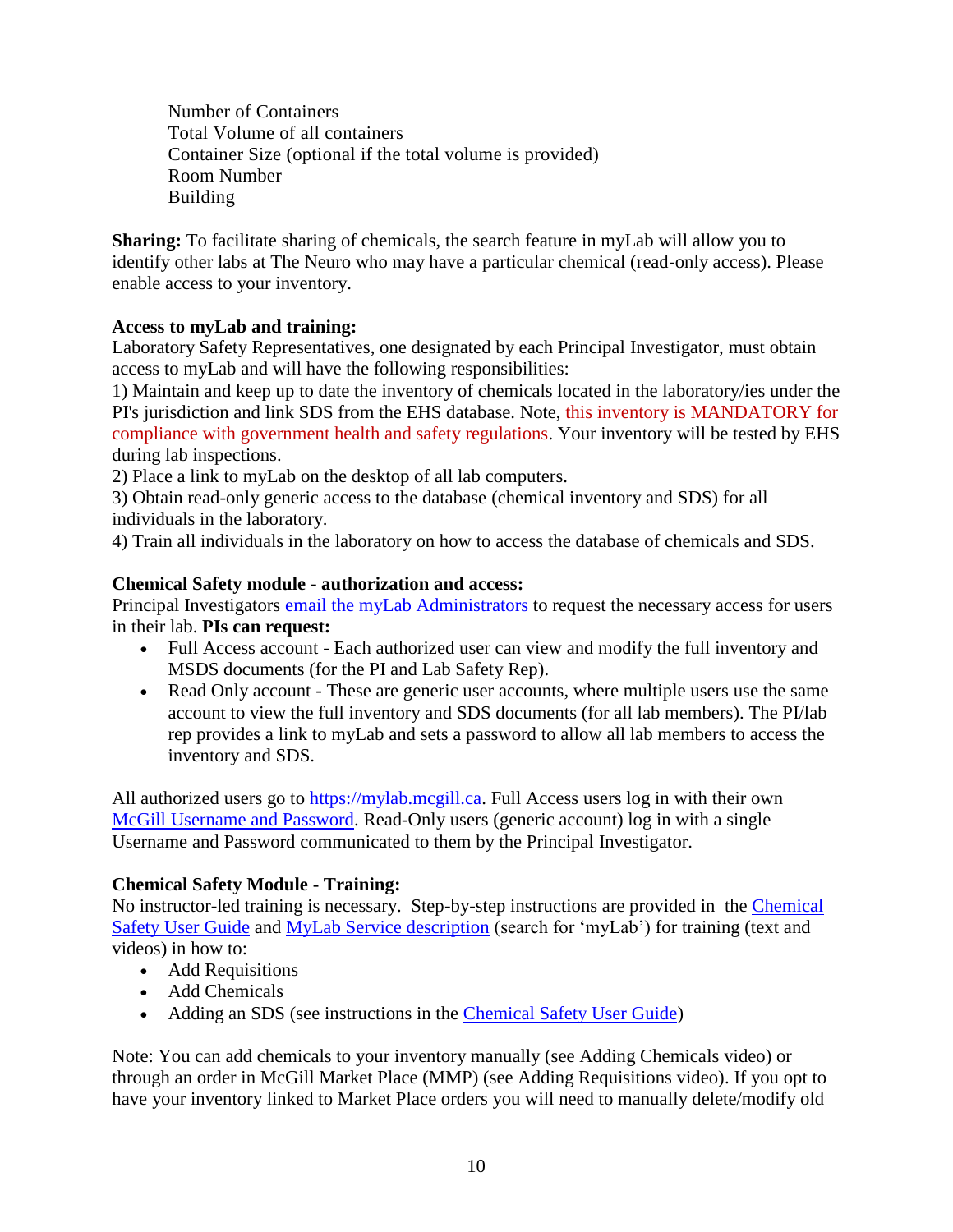entries when you acquire new stock to maintain accurate amounts and current suppliers, and delete items that are not supposed to be in your inventory (gloves, etc).

## **Recording changed location of chemicals in myLab (to a different location already assigned to you and registered in myLab).**

The location of the chemicals must be changed in your myLab inventory and the Laboratory Information Card updated if necessary. *If you are moving chemicals to a location not previously assigned to you, contact the myLab administrator [mylab.ehs@mcgill.ca](mailto:mylab.ehs@mcgill.ca) to arrange.* 

**Recording disposal of chemicals in myLab:** Chemicals to be discarded must be disposed of properly as chemical waste and removed from the myLab inventory.

Notify [labsafety.mni@mcgill.ca](mailto:labsafety.mni@mcgill.ca) and [heather.durham@mcgill.ca](mailto:heather.durham@mcgill.ca) if the chemical content in the laboratory is changed significantly or if the lab is moving or being decommissioned.

## **Radiation Safety Module in myLab**

*All radiation users at the MNI must be registered with the Radiation Safety Officer in order to obtain the appropriate training and procedures for The Neuro* Dr. Mario Badillo 398-2245 [mario.badillo@mcgill.ca.](mailto:mario.badillo@mcgill.ca) Request a permit to purchase radioisotopes: Visit the [Radiation](http://www.mcgill.ca/ehs/laboratory/radiation/permits/)  [Permits](http://www.mcgill.ca/ehs/laboratory/radiation/permits/) page

**See** [https://mcgill.service-](https://mcgill.service-now.com/itportal?id=kb_article&sys_id=dfeedff01ba16890502e98e02a4bcb14)

[now.com/itportal?id=kb\\_article&sys\\_id=dfeedff01ba16890502e98e02a4bcb14](https://mcgill.service-now.com/itportal?id=kb_article&sys_id=dfeedff01ba16890502e98e02a4bcb14) **for instructions and videos on how to:** 

- Add New Inventory Item McGill
- Add New Inventory Item MUHC
- Waste container disposal
- Creating an 'In Progress Item'
- Removing an item from inventory
- Transfer procedure
- Recording Usage

## **STORAGE OF HAZARDOUS CHEMICALS**

Laboratory directors, managers and personnel are responsible for understanding the general principles governing storage of the various classes of chemicals and for complying with McGill's policy. This includes segregation of incompatible chemicals, proper storage conditions (e.g., safety cabinets) and limits on volumes of certain chemicals that may be stored in the laboratory (e.g., flammable liquids). Chemical-resistant trays and pans (polypropylene) are available from scientific suppliers *(e.g*., Fisher, VWR).

See the [McGill Laboratory Safety Manual](http://www.mcgill.ca/ehs/laboratory/lab-safety-manual)

- **Section 4.** Handling and Storage of Laboratory Chemicals
- **Section 7**. Laboratory Ventilation and Fume Hoods
- **Appendix 1**: Flammability Classification (NFPA) and Permissible Container Sizes (OSHA)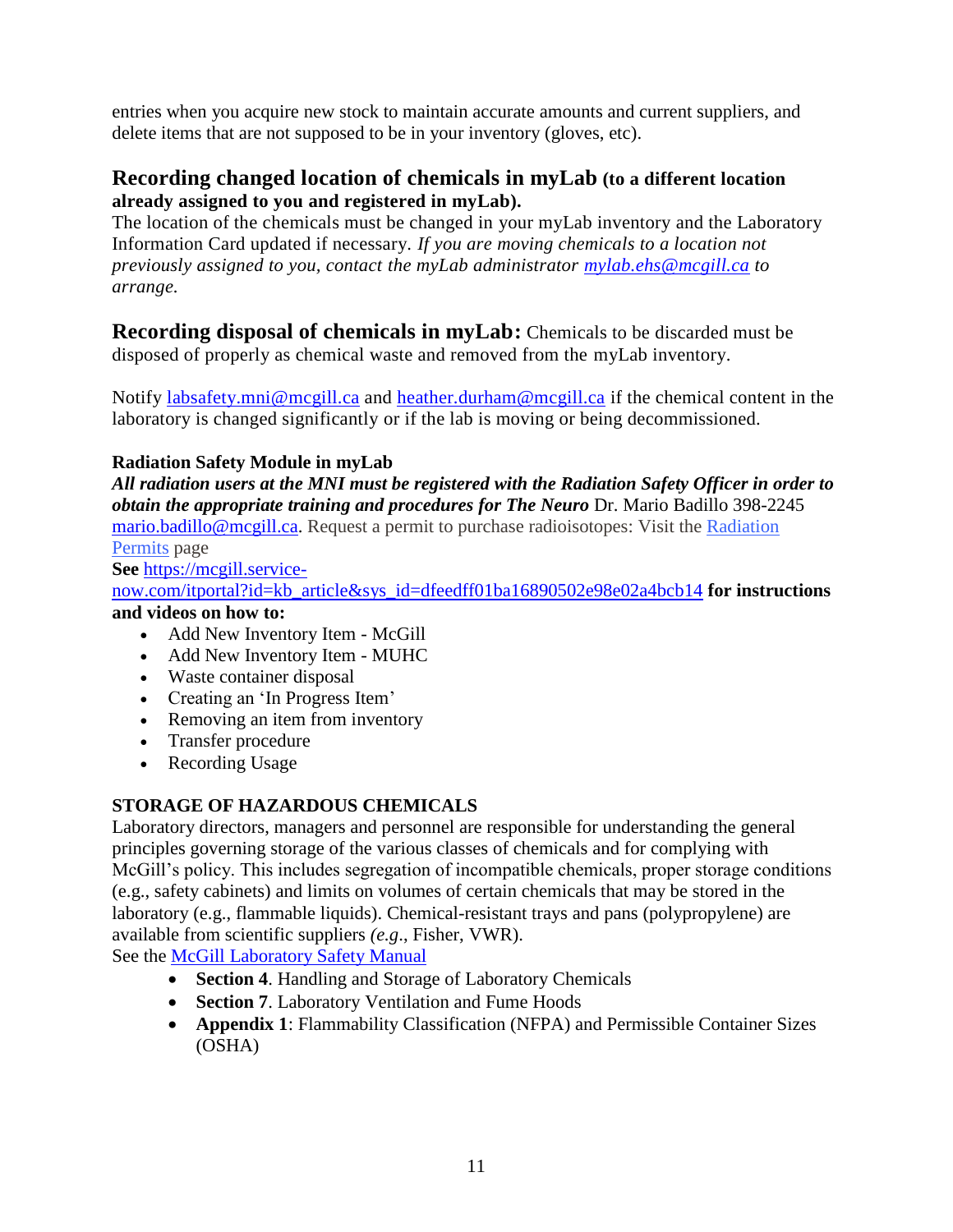## Rules of Thumb for Safe Storage:

Helpful hint: To segregate chemicals, you can use chemical-resistant trays such as polypropylene sterilization trays by Bel-Art or Nalgene. Improper storage of chemicals is considered A VERY HAZARDOUS SITUATION and will not be tolerated.

- Do not store more chemicals than you will need over a reasonable time.
- Always read the chemical's label and mark it with the date of receipt before storing.
- Never store highly reactive chemicals for longer than 6 months.
- Never store a chemical with an obscured or missing label.
- Separate chemicals into compatible groups and store alphabetically within the groups (see [McGill laboratory safety manual](http://www.mcgill.ca/ehs/laboratory/labsafety) **section 4**).
- Designate separate storage areas for highly toxic chemicals.
- Dry chemical storage: Dry chemicals can be stored together. To ensure compatibility, keep organic and inorganic chemicals segregated. Color-coded labels used by manufacturers are a handy reminder of compatible groups.
- Liquid chemical storage: The first step is to determine the major storage groups, such as acids, bases, flammables, oxidizers, and highly toxic chemicals.
	- *Acids***.** Acids should be stored in trays that will catch any spill and provide adequate segregation. Many labs store only mineral acids, including nitric acid, in chemically resistant acid cabinets. Nonorganic acids are usually stored in the cabinet under the fume hood.
	- **Bases:** Bases should be stored in non-reactive trays that will catch any spills and provide adequate segregation. Typical place for storing inorganic acids and bases is under the fume hood, but in separate trays for segregation.
	- *Organic acids, organic bases, and flammables***.** Organic acids and organic bases should be stored in flammable storage cabinets. They may be stored with other flammables, but acid resistant plastic trays must carefully segregate them.
	- *Oxidizers***.** Oxidizers are highly reactive. They should be separated from other chemicals.
- Flammables: Store chemicals that can ignite at room temperature in a flammables' cabinet. **If flammable chemicals require cold storage, store only in refrigerators or freezers approved for such use.** Frost free refrigerator/freezers are not to be used – the defrost cycle can generate a spark, triggering an explosion!!!
- Highly toxic chemicals: Toxic materials like carcinogens and reproductive hazards should be stored in a separate cabinet.
- Volatile toxic chemicals should be stored in an enclosure.
- Storage areas for corrosive, toxic, flammable, and highly reactive chemicals should be near a laboratory chemical hood to encourage use of the hood when transferring chemicals.
- Store only cleaning materials directly under the sink. Never store liquid hazardous chemicals above eye level. Store heavy chemical containers on lower shelves, not on the floor. Store chemicals on shelves with raised edges (edge guards).

### Additional Storage for Flammable Liquids:

Make every attempt to purchase and store only volumes of chemicals that are really needed, particularly hazardous chemicals. Should additional storage be necessary, The Neuro does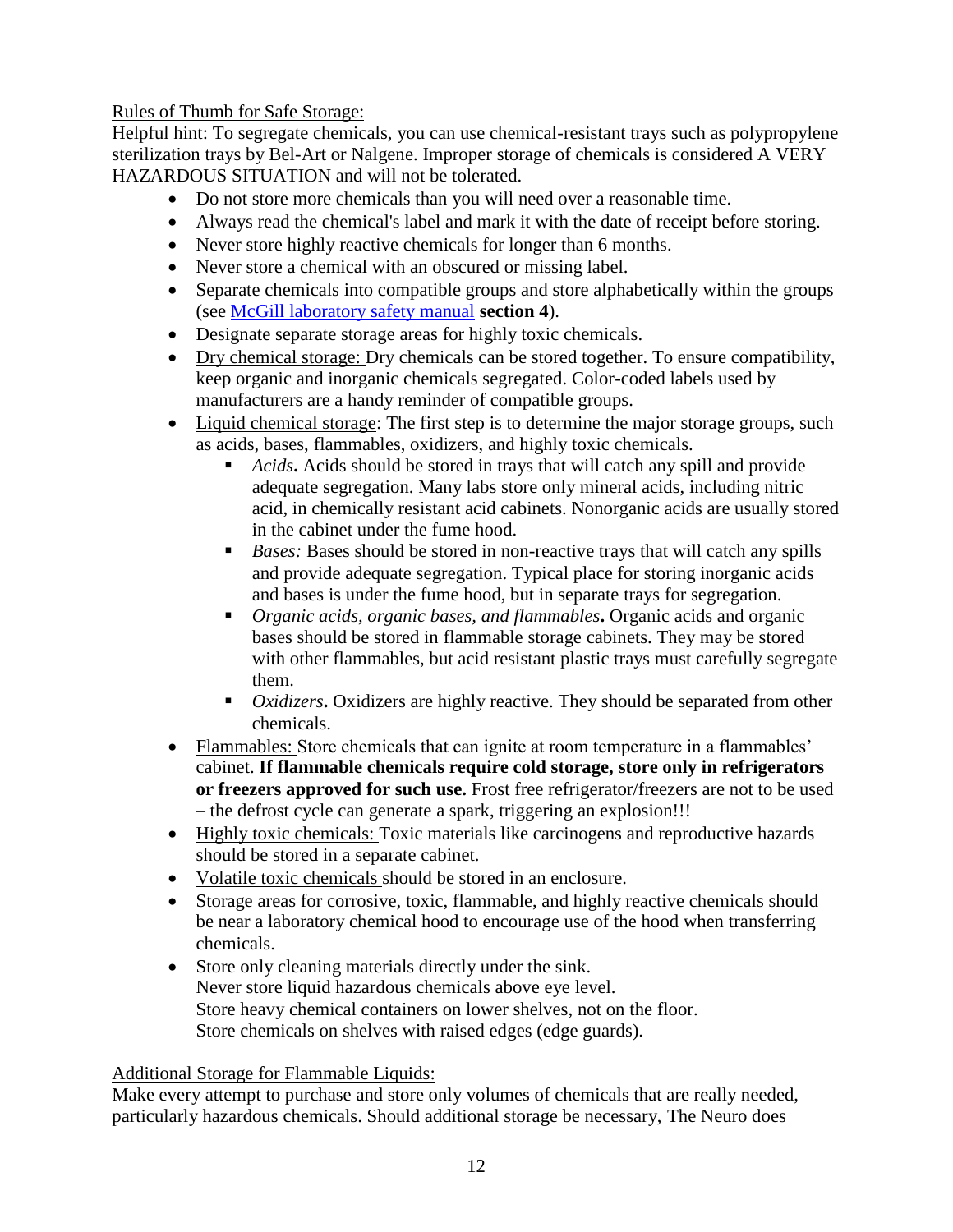provide an area in Room 045 for storage of flammables. Any chemical stored in Rm 045 must be listed in the inventory book inside the room, must retain the original label on the container, and must be labelled with the following additional information: laboratory name, room number, person responsible and the date deposited. Otherwise, the chemical will be disposed of through the waste management system.

## **DISPOSAL OF CHEMICAL WASTE:**

See section: Procedures of Disposal of Hazardous Waste at the MNI, this manual.

# **CHEMICAL SPILL RESPONSE: Standard Procedures for Handling of Chemical Spills**

### **DEFINITIONS**

**A MINOR SPILL**, as defined under the MUHC "code brown" policy, is a small spill that can be readily handled by the user/generator of the product. Such an incident should not have widespread impact upon the Institute, Hospital, patients, staff and visitors, the environment or patient care. Should the spill become unmanageable; *i.e,* cannot be immediately and effectively contained using available spill kits in the area, designate as a major spill and call 55-555 Code Brown.

**A MAJOR SPILL** requiring a "code brown" is determined if the answer to one or more of the following questions is "NO":

Do I have the competence to manage the situation (adequate training, practice, etc.)? Do I have the necessary material to manage the situation (personal protective equipment, SDS, ventilation etc.)?

Does the quantity of the spilled product allow for a safe intervention? Does the inherent toxicity of the product allow for a safe intervention?

### **ALERT PROCESS**

The person responsible for or discovering the spill should immediately inform everyone in the room, stop traffic to the area and designate the spill as major or minor.

## **Major spill:**

- evacuate area, close door
- call 55-555 Code Brown, specifying the product involved if known; location of the spill (room, building and wing); the name of the person calling, and telephone number where they can be reached.
- communicate promptly with other people in the area;
- take charge of the situation until the arrival of authorities and /or experts;
- remain out of harm's way, but available to emergency responders by phone near the site;
- inform the Lab Safety Representative and Principal Investigator.

**Minor, controlled spill:** The Laboratory Safety Representative and/or Principal Investigator should be informed to assist in managing the incident.

### **INTERVENTION**

**Major Spill:** The emergency responders will handle the intervention upon their response to the 55-555 call.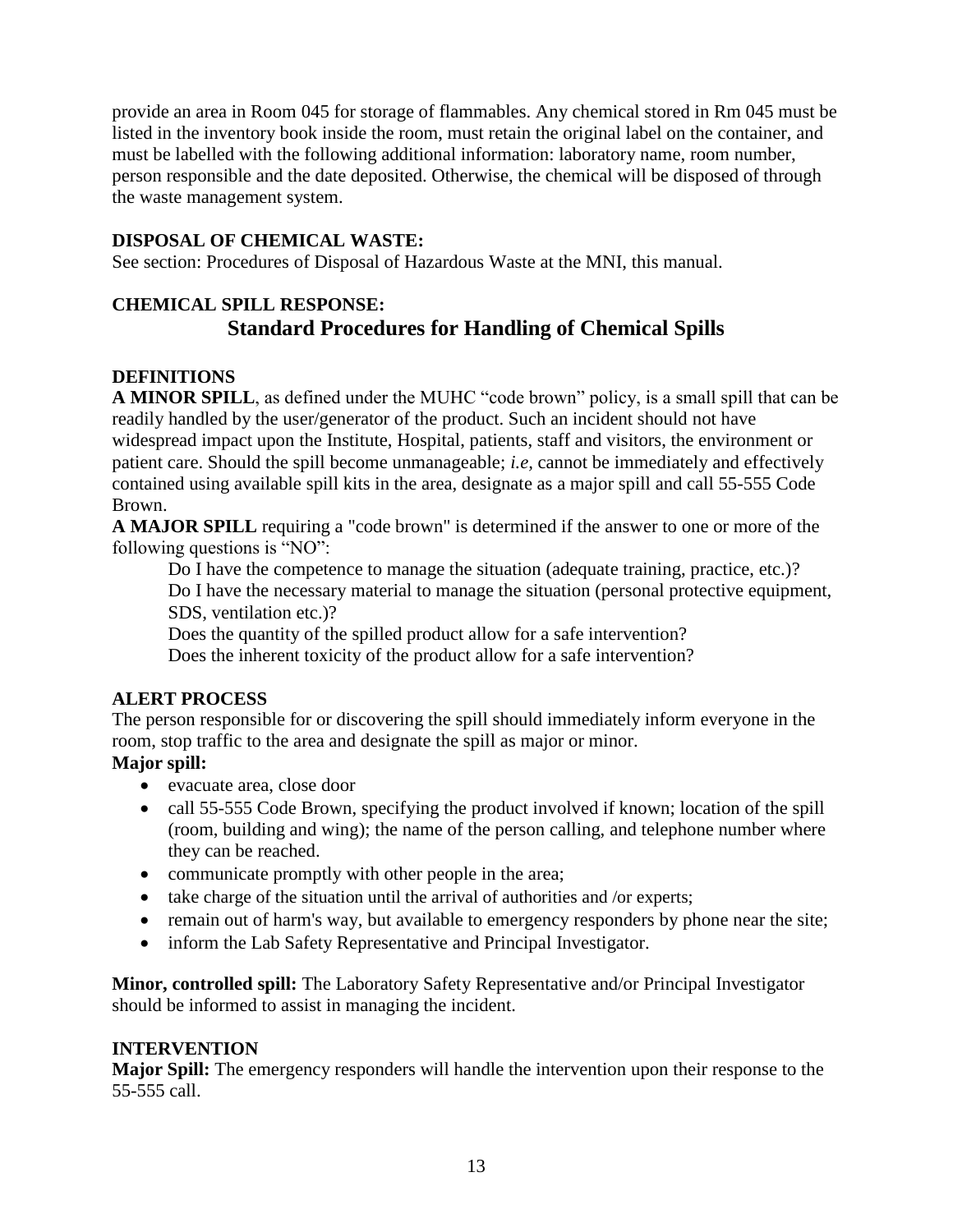**Minor Spill:** If the Laboratory Safety Representative is on duty, he/she should coordinate the clean up of a minor spill. However, all personnel using hazardous materials should know the procedures for dealing with minor spills in case the Laboratory Safety Representative or Principal Investigator is not available. Other laboratory personnel present should offer backup assistance and keep the area isolated from traffic.

For cleanup of minor spills, follow the guidelines outlined for specific classes of chemicals in **section 3. Control of Chemical Hazards** of the [McGill Laboratory Safety Manual](http://www.mcgill.ca/ehs/laboratory/lab-safety-manual) published on the web site of McGill University's [Environmental Health and Safety Office.](http://www.mcgill.ca/ehs/) Sample procedures according to chemical class, adapted from the MUHC "Code Brown" procedures, also are presented in the web version of the Code Brown Departmental Plan for the MNI labs on [The](http://www.mcgill.ca/neuro/research/research-services/lab-safety)  [Neuro Lab Safety website.](http://www.mcgill.ca/neuro/research/research-services/lab-safety) Neuro-specific procedures for disposal of collected materials are described under "Recovery".

General Principles:

- **Avoid walking in spill, skin contact, or breathing vapours/aerosolized product**. If the clean up requires respiratory protection, call 55-555 Code Brown. [Note: If person or clothing is contaminated, immediately follow decontamination procedures appropriate to the product (identify from the Material Safety Data Sheet prior to working with the product) and seek medical attention as required.
- Consult the **[Safety Data Sheet](http://apps.mni.mcgill.ca/icrcl/msdsdata/)** (through your MyLab access) and [McGill EHS Laboratory](http://www.mcgill.ca/ehs/laboratory/lab-safety-manual)  [Safety Manual.](http://www.mcgill.ca/ehs/laboratory/lab-safety-manual)
- Get spill kit and don appropriate personal protective equipment including gloves, face shields and, shoe covers. Prevent contamination of person, shoes and clothing.
- Prevent spreading of the product. Control the source and confine the spill to a small area using spill kit supplies. Apply neutralizing products if appropriate and available.
- Collect product using spill kit supplies.
- Clean residual product from the spill area with water.
- Place all contaminated materials and debris in a polyethylene waste container or bag (note: polyethylene biohazard/autoclave bags are chemically resistant). Dispose of as hazardous waste (see recovery procedures).

**Important:** Do not ask housekeepers to clean the material. Housekeeping would mop the floor only after the spilled material is picked up completely. If you have doubts, call 55-555 Code Brown.

## **RECOVERY**

Call the "all clear" and dispose of waste.

- o **Major Spill:** Emergency responders will call the "all clear" and handle waste disposal.
- o **Minor Spill:** 
	- Following completion of the cleanup, announce "all clear" to other laboratory personnel.
	- Dispose of liquid/solid waste and contaminated materials in Rm 045:
		- Fill in and attach a McGill Waste Management Program (MWP) tag (available in Rm 045) and attach to the container.
- Fill in a "Chemical Waste Inventory Form" (download from The Neuro [Lab Safety website\)](http://www.mcgill.ca/neuro/research/research-services/lab-safety) to place in the binder in Rm 045.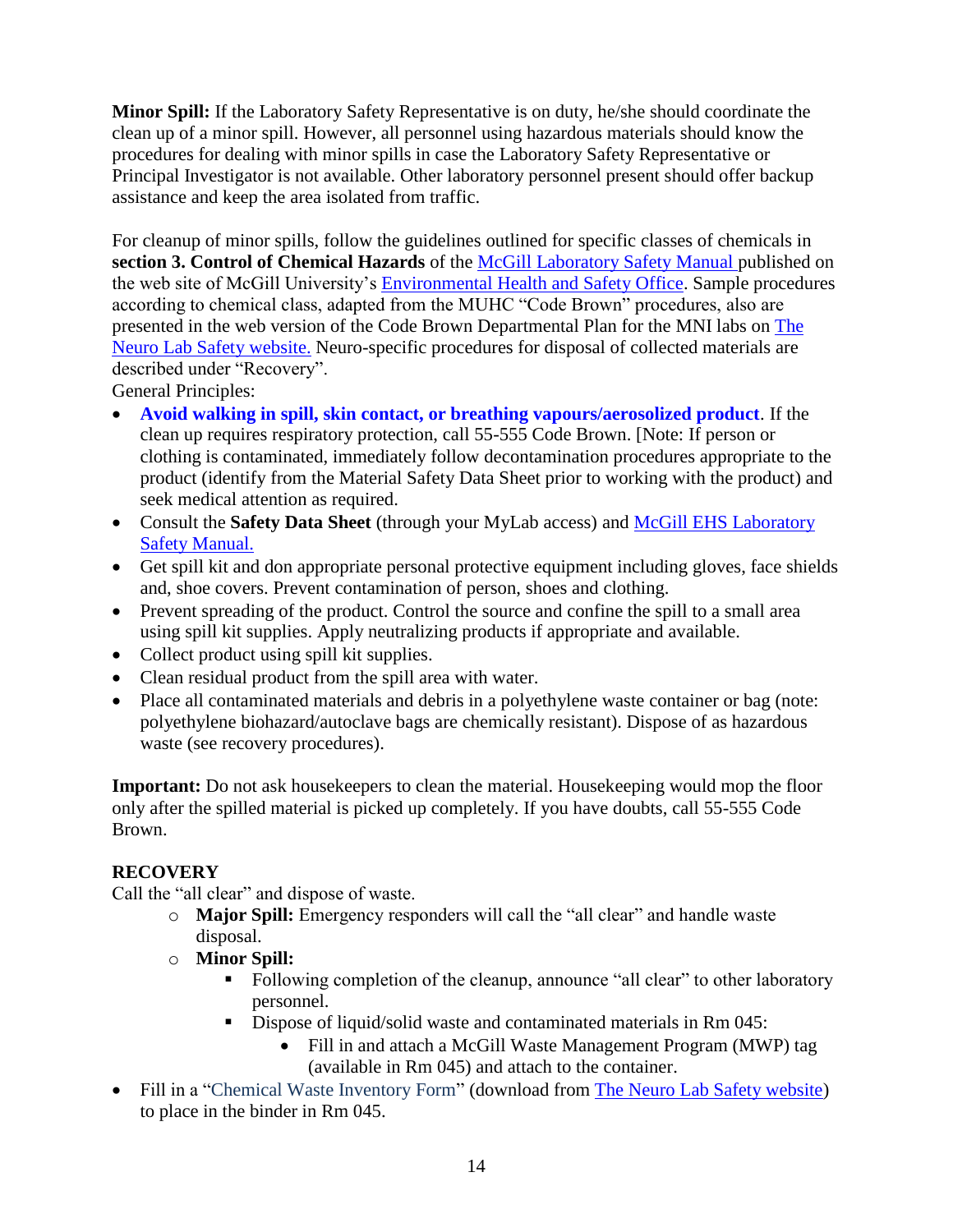- Notify Security and take waste to Rm 045 of the Neuro for disposal.
- Report: The user/generator of the product should complete a McGill "Accident and Incident [Report form"](http://www.mcgill.ca/ehs/forms/forms/accident-and-incident-report).
- **Debrief:** The Laboratory Safety Representative/Principal Investigator should conduct a debriefing session on the incident and make any required adjustments to the departmental plan or training procedures.

### **Pharmaceutical Spills**

Treat spill of research pharmaceuticals as chemical spills according to toxicity and chemical properties of the compound.

## **PROCEDURES FOR DISPOSAL OF HAZARDOUS WASTE - MNI LABS**

(chemical, biological, sharps, mercury arc lamps, batteries, miscellaneous)

### **DISPOSAL OF CHEMICAL WASTE**

The current protocol is: Chemical waste must be properly contained and labelled (see below). An area in room 045 of the Neuro has been designated (alternatively, you can request pickup from your lab through MyLab. For Rm 045, the key must be obtained from Security at the main building entrance upon presentation of your Neuro or McGill ID badge. Disposal of any hazardous waste should be handled or supervised by designated laboratory safety representatives. All deposits must be recorded in the ledger inside the room. You may write directly in the book or fill in the following form beforehand and insert the page in the three-ring binder. Download the "Chemical Waste Inventory Form" from the Neuro Laboratory [Safety website.](http://www.mcgill.ca/neuro/research/research-services/lab-safety)

**All containers must be labelled with**: Name of Principal Investigator; Room Number; exact composition and if mixture, approximate percentages; indicate if organic solvent or oil. Segregate flammables, acids, bases, and corrosives by placing in the indicated bins on the shelving.

Bulk chemical waste, Spent solutions and / or liquid material discarded after use. Plastic containers can be obtained from Rm 045. Obtain key from Security at the main building entrance.

- Avoid mixing materials.
- Do not use for concentrated materials, only solutions.
- Use separate containers for different chemicals. Pre-label them to ensure compliance.
- Do not fill to more than  $3/4$  full. It need not be full for disposal.
- Fill out the label completely and legibly by indicating the name, dept., phone # and materials by a % indicator (approximate).
- Dispose of as chemical waste in Rm 045 (see above).

If you have any unstable or potentially explosive chemicals for disposal, please do not leave them in Rm 045. Contact [McGill Hazardous Waste Management.](https://www.mcgill.ca/hwm/department)

### **DISPOSAL OF BIOHAZARDOUS WASTE**

All non-liquid material consisting of or contacting biological material should be disposed of in biohazard boxes supplied by the Institute (grey- yellow bins). This includes human anatomical waste (body parts/tissues), animal anatomical waste (carcasses, body parts, organs) and nonanatomical waste (sharps that have contacted animal or human blood, biological fluids, tissues;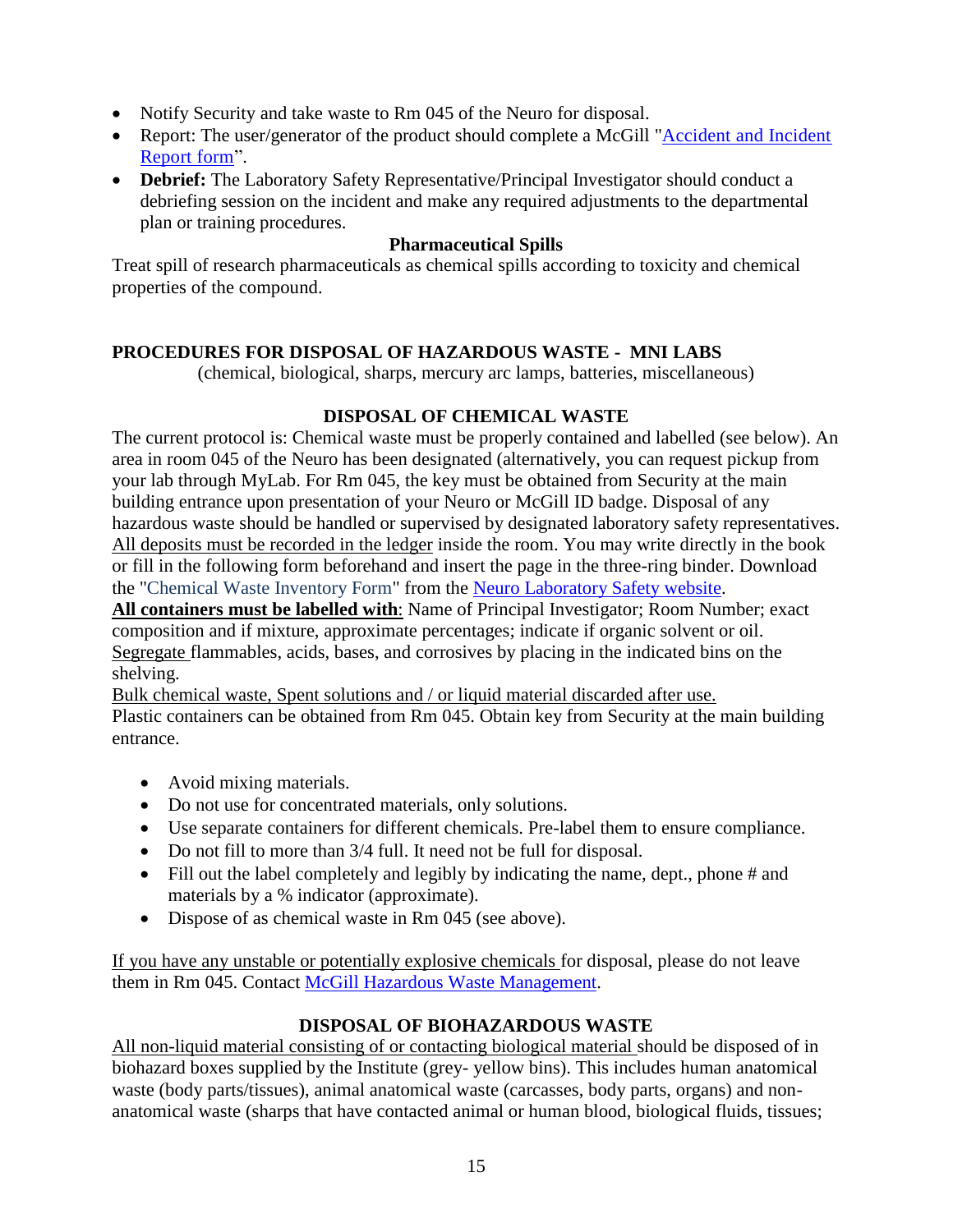tissue or microbial cultures, material contaminated by such cultures (pipettes, culture dishes, etc.); live vaccines; containers or materials saturated with blood products. Human tissue should be disposed of in separate containers from animal waste.

Biohazardous Sharps

- Collect sharps in a plastic puncture proof container labeled biohazard (available through The Neuro general stores (Rm 057A x1950).
- For disposal, place in the biohazard box supplied by the Institute.

Biohazard boxes are picked up and exchanged on a routine basis by housekeeping staff. Please fill to only 3/4 full so that it is not necessary to compress the contents to close and seal the box (this is a risk to personnel). If you require additional boxes or special pick up please call: housekeeping ext. 36222. *Regular garbage or chemical waste should never be placed in biohazard disposal!!* 

Biohazardous Liquids (blood, culture media, etc.)

- Sterilize with 10% bleach (Javel) solution.
- Dispose of via a dedicated sink.
- When done, sterilize / clean sink with a 5-10% bleach and water solution. Rinse well to remove bleach odor.

## **SHARPS: COLLECTION AND DISPOSAL**

Biohazardous Sharps

- Collect sharps in an approved plastic, puncture-proof biohazard container (available from The Neuro general stores (Rm 057A x1950) or vendor such as VWR).
- For disposal, place container in the biohazard box supplied by the Institute.

Non-contaminated Plastic and Glass Pipettes: Dispose of as biohazardous sharps (i.e., in biohazard boxes). This avoids confusion with contaminated items.

Glass bottles (intact, not broken)

- Ensure that bottle is empty.
- Triple rinse bottle.
- Obliterate label and / or write "rinsed bottle" on the label.
- Place near your garbage container for pick up by housekeeping.

Broken glass (uncontaminated)

- Find a regular but sturdy cardboard box or plastic pail or purchase a disposal container from a vendor such as VWR.
- Place your broken glass inside.
- Seal container using tape.
- Write "broken glass / garbage" on the cover and place near your garbage container.

### Recycling (paper, cardboard)

Place in the hall at the end of the day.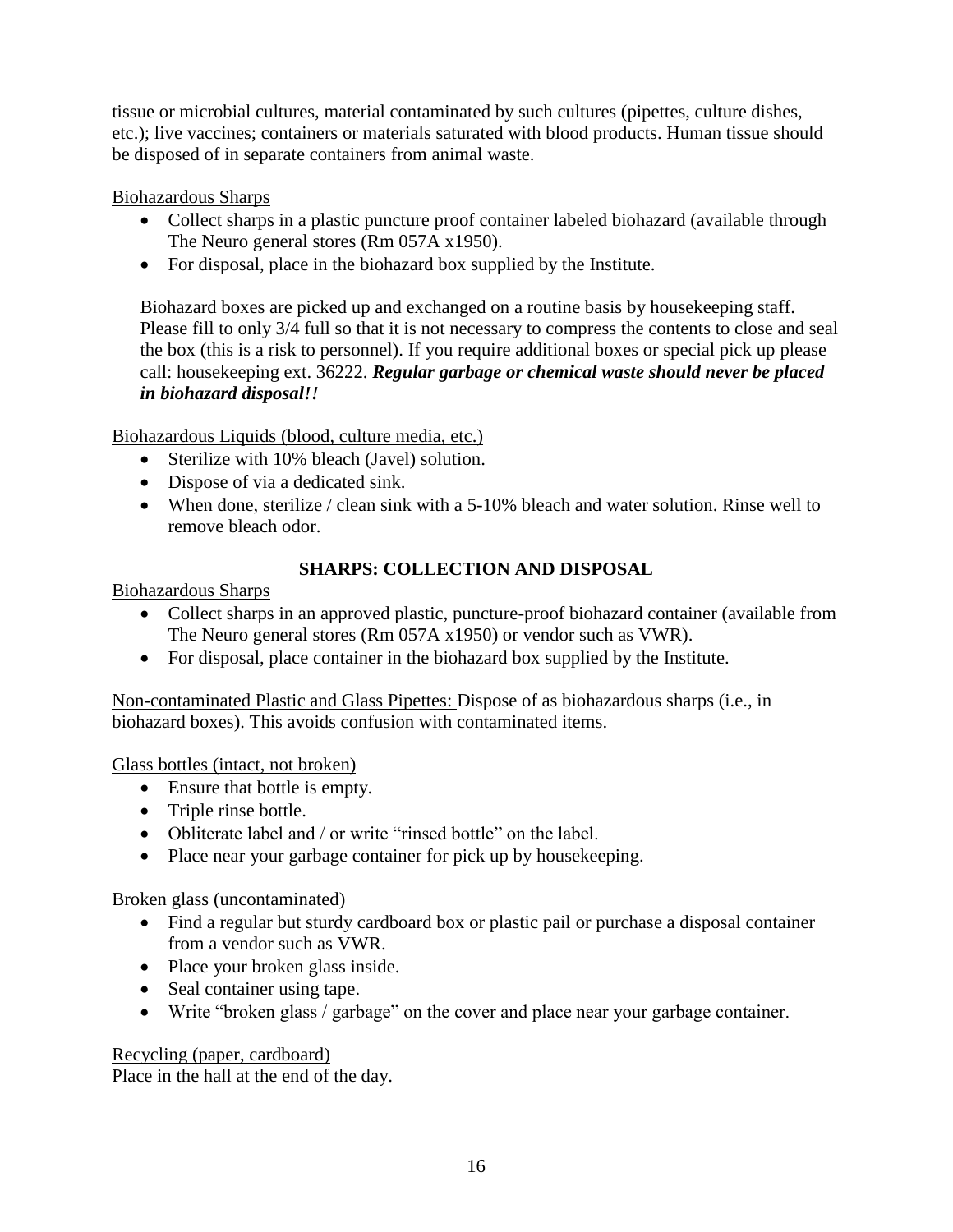## **MERCURY ARC LAMPS**

Dispose of in designated box in Rm 045 (obtain key from Security at main entrance).

### **BATTERIES**

Spent alkaline batteries

• Dispose of in designated box in Rm 045.

Rechargeable batteries: nickel cadmium (Ni-Cd); nickel metal hydride (Ni-MH); lithium ion (Liion): small sealed lead (Pb) batteries weighing less than 2 lbs/1 kg.

• Place in the designated box in Rm 045.

### **EQUIPMENT**

**Equipment** must be properly decommissioned before disposal. A [Certificate of Equipment](https://www.mcgill.ca/neuro/files/neuro/certificateofequipmentdecontamination-template.pdf)  [Decontamination](https://www.mcgill.ca/neuro/files/neuro/certificateofequipmentdecontamination-template.pdf) is required, downloadable from the Neuro Laboratory Safety Website. For disposal, make an **[online](https://app.smartsheet.com/b/form/ad51b1ded5c048c9b5b8ec5633fefe1a)** request to move the equipment near room A12 at the Duff where McGill Waste Management will pick it up.

**Policy re transfer of tagged equipment** valued at \$10,000 CAD (or \$5,000 U.S.D. for purchases on US federal grants).

[https://www.mcgill.ca/financialservices/channels/news/research-asset-management-phase-2](https://www.mcgill.ca/financialservices/channels/news/research-asset-management-phase-2-management-and-disposal-used-and-end-life-ueol-research-equipment-267914) [management-and-disposal-used-and-end-life-ueol-research-equipment-267914.](https://www.mcgill.ca/financialservices/channels/news/research-asset-management-phase-2-management-and-disposal-used-and-end-life-ueol-research-equipment-267914)

Researchers who wish to decommission equipment for sale or donation, relocate equipment to another institution (including to an affiliated research institute) or to another McGill faculty member, or recycle equipment for whatever other purpose, must contact [info.osr@mcgill.ca.](mailto:info.osr@mcgill.ca) All research assets under \$10,000 can be decommissioned or reallocated locally, but Neuro IT will need to be notified of the decommissioning or reallocation so that our Asset Database can be updated with the new location and new owner information. This is especially important for all McGill Tagged equipment.

For **computer equipment** contact [Neuro Information Technologies Services](http://neuroit.mcgill.ca/index.php?page=contact-use) [\(Help.mni@mcgill.ca](mailto:Help.mni@mcgill.ca)**).** 

For **any questions**, contact the Building Supervisor, Franco Niro, [franco.niro@mcgill.ca.](mailto:franco.niro@mcgill.ca)

# **MOVING AND DECOMMISSIONING LABORATORIES**

See the document "**[Procedures for Decommissioning and Commissioning of Neuro](https://www.mcgill.ca/neuro/files/neuro/procedures_for_commissioning_and_decommissioning_of_the_neuro_laboratories.pdf)  [Laboratories"](https://www.mcgill.ca/neuro/files/neuro/procedures_for_commissioning_and_decommissioning_of_the_neuro_laboratories.pdf).**

The Principal Investigator is responsible for maintaining an accurate chemical inventory and contact information, for proper movement, storage and cleanup of laboratory materials, and for leaving the space clean and ready for another investigator. Release of responsibility will only occur after EHS has inspected the space and declared it properly decommissioned by following SOPs and completing and signing the checklist

<https://www.mcgill.ca/ehs/forms/forms/lab-decommissioning-documents> and sending it to the contacts listed below by email.